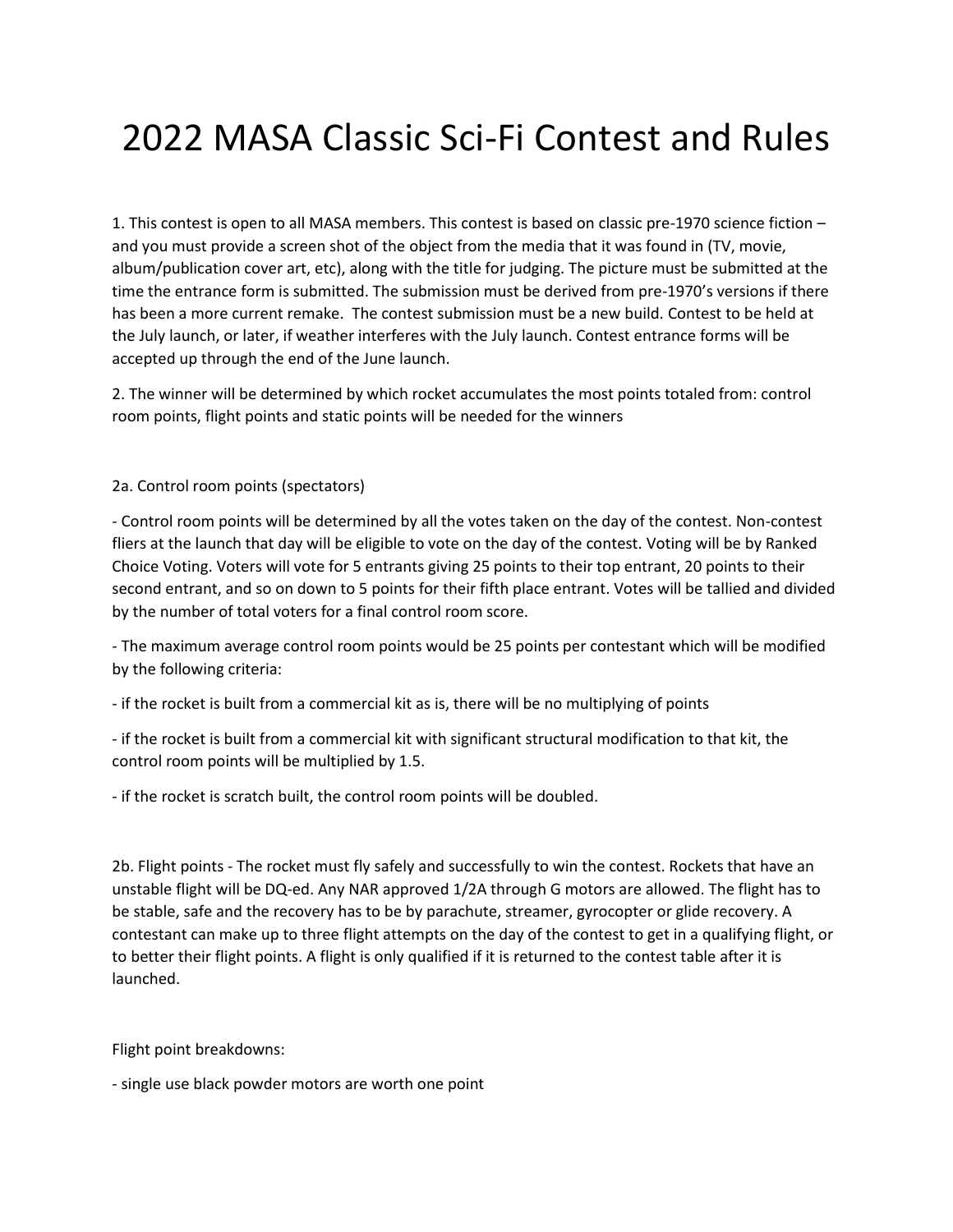- single use AP motors are worth two points
- re-loadable AP motors are worth three points

This is per each motor used in a single flight – for example a cluster of three Estes black powder motors would be equal to three points, if they all light. And a two stage single use AP motored rocket flight would be worth 4 points, if they both light, etc.

## 2c. Static points

If the rocket makes use of techniques from one or both of the prior two meetings presentations (rigid foam and or night launches) bonus points will be awarded

Static points breakdown:

-if custom shaped rigid foam is used to enhance the shape/contours of the rocket, it is worth 2 additional points

-if electrically powered lighting is used in the rocket design which would make it visible after dark, it is worth 2 additional points

-if a rocket incorporates both of the above, it is eligible for both bonuses.

3. All safe materials are at the builder's disposal. Rail slides, slides, buttons or launch lugs are acceptable. If the RCO says the model is unsafe for any reason, and cannot be rectified at the field before it flies, the model will be disqualified.

4. Prizes yet to be determined

5. We reserve the right to change or alter the rules as we become aware of difficulties as they are currently written, but the rules will be finalized by the end of the June launch. Please let us know if something doesn't seem to make sense or needs to be further clarified.

Examples of pre-1970 science fiction movies, but not limited to: Planet of the Apes (1968) Barbarella (1968) Fantastic Voyage (1966) Voyage to the Bottom of the Sea (1961) Plan 9 From Outer Space (1959) Attack of the 50' Woman (1958) Forbidden Planet (1956) 20,000 Leagues Under the Sea (1954)